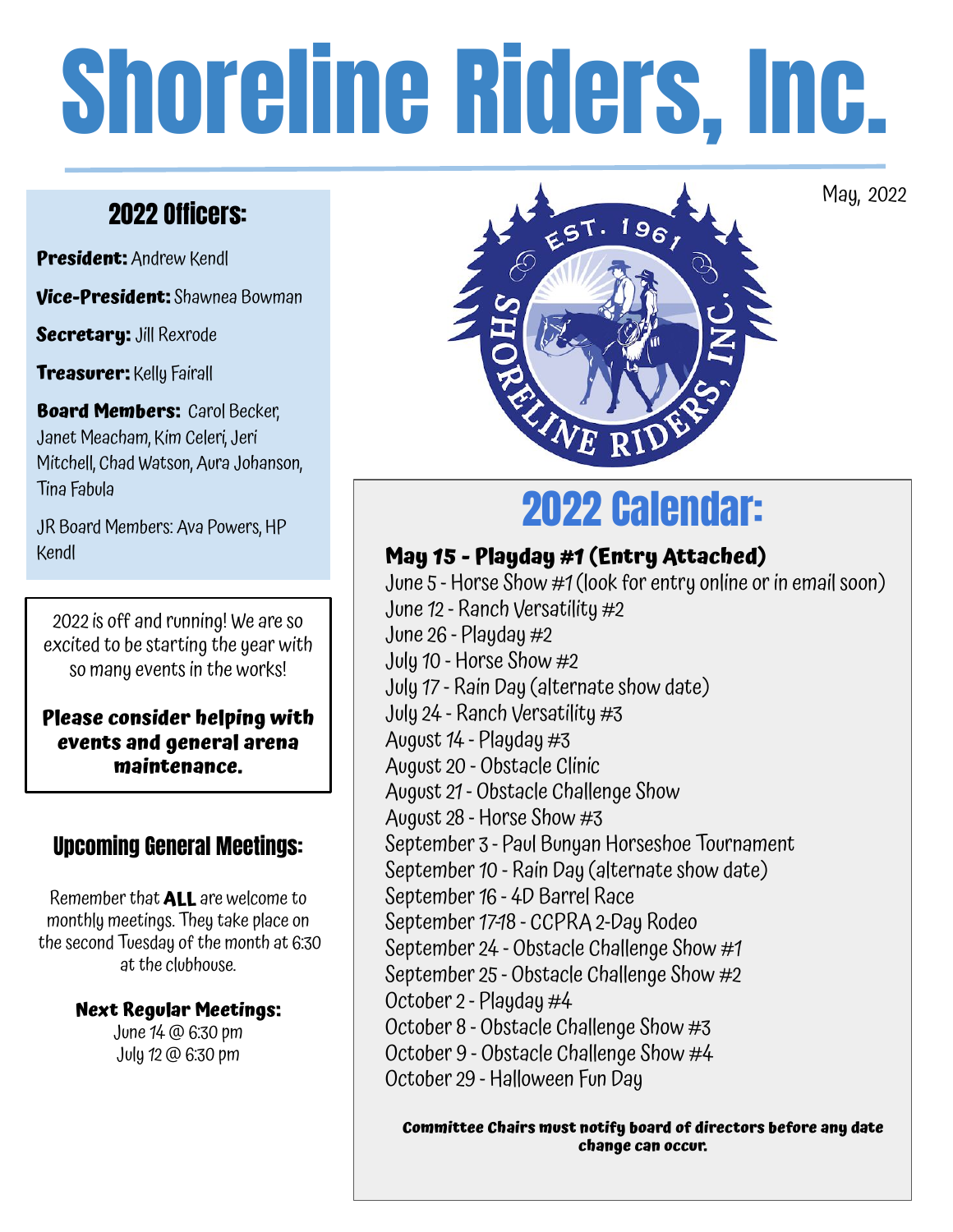#### Arena Time "Slot" Input

In hopes of making the arena welcoming and open for as many members as possible, the board is looking for input on a possible block of time when members would like open as "no lessons" time period. (example: Tuesdays after 3 pm and Thursdays before 1pm no lessons would be allowed in arena). Please respond to the email or touch base with a board member. **THANK YOU!!**

#### Jackson Demonstration State Forest wants equestrian input on trail in Caspar.

**JDSF is finishing a road to trail conversion in the bottom of the Caspar watershed.**

**The trail uses an old road - Road 630. There is one creek crossing that must be improved for horses to cross. If you use this trail or would like to have your interest in using it noted, or if you have any questions please email Forester Erik Wahl**

> **at JDSF at Erik.Wahl@fire.ca.gov. Or call JDSF at 707-964-5674**



#### Concert Coming to SRI Arena!

#### Madison Hudson

Will be coming to headline a concert right here at Shoreline Arena. This is a great opportunity to offer more to the community and have fun (and make money)!

Mark your calendars and be ready for FUN!

August 13th!

Work Day!

The SRI grounds are improving thanks to the many hours put in by club members. THANK YOU to all those that have put in time. The next work day will be

#### June 4th! 9am

Please come and help out!

#### New Kitchen Menu!

#### **Breakfast Menu** Served From 7:30 a.m. - 10:30 a.m. May 1 - August 14, 2022

**Biscuits & Gravy Plate** 

2 Fluffy fresh- made in house biscuits with pork sausage gravy, your choice style eggs, country style potatoes (seasoned with minced garlic, butter, salt and pepper) or hash browns and in house made pork breakfast sausage patties

Pancake Plate

2 Fluffy pancakes with your choice style eggs, country style potatoes (seasoned with minced garlic, butter, salt and pepper) or hash browns and in house made pork breakfast sausage patties

> Lunch Menu Served From 11:00 a.m. - 2:00 p.m. May 1 - August 14, 2022

> > \* Shoreline Burger

asoned beef patty on a toasted bun with romaine lettuce, pickle chips, red onion, your choice American sliced cheese and the classic in house made sauces

\* BBQ Smoked Chicken Street Tacos 4 chicken tacos served on corn tortillas with cilantro, lime wedge, pickled red onions, cotija cheese and Peruvian Aji Verde sauce made by Daddy Dave's in Sacramento

> **Beverage Menu** Served From 7:30 a.m. - 2:00 p.m.

Coffee (Hot & Iced) Orange Juice

Tea (Hot& lced) **Bottled Water** 

Soft Drinks: Pepsi, D. Pepsi, Root Beer, Orange & Sprite

Italian Sodas: \*Sorry no cream available Raspberry, Strawberry and Blackberry

Extras Served From 7:30 a.m. - 2:00 p.m.

**Snack Size Chips** 



Congratulations to **Kim Celeri** for winning the quarter pot!

#### Winnings: \$73.80

Congrats Kim and THANK YOU for being there!